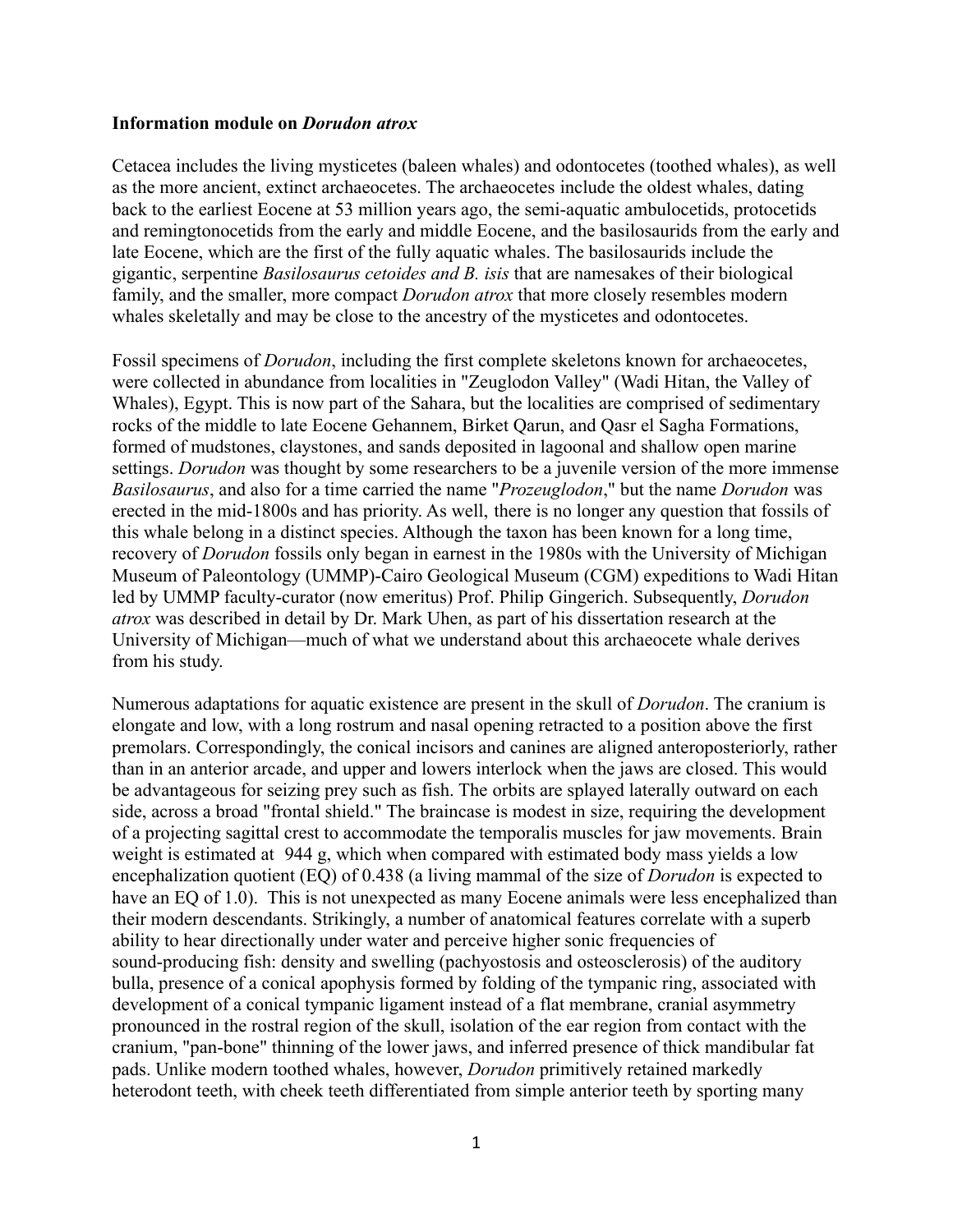cusps and multiple roots. There is evidence that while it was an important marine predator in the middle and late Eocene, *Dorudon atrox* in turn was a prey item for the larger basilosaurid *Basilosaurus isis*, at least in its juvenile stages of development.

The skeleton of *Dorudon* is also well documented and reveals information about its commitment to aquatic life and mode of locomotion. The forelimbs were flattened and were probably used as steering and balancing flippers; the pelvis was disarticulated from the vertebral column, permitting the deployment of long trunk muscles to drive the tail and fluke in swimming; there are numerous, large chevron bones on the underside of the tail that would have provided greater effectiveness to tail depressor muscles; and there are osteological signs in anatomical differentiation of caudal vertebrae for the presence of a fluke. This morphology suggests oscillatory swimming in a different mode than the undulatory swimming of *Basilosaurus*, perhaps achieving speed by frequency of fluke oscillations. Also unlike *Basilosaurus*, *Dorudon* did not have pachyostotic, osteosclerotic ribs or elongate vertebrae. Similar to its larger relative, however, *Dorudon* also retained pelvic bones and mobile hindlimbs that projected from the body wall, perhaps employed as copulatory guides. The limbs would not have functioned in terrestrial walking and it is highly unlikely that *Dorudon* ever came out of the water. The loss of pelvic articulations would have allowed for a large birth canal and precocial development of large neonates that would have been able to swim immediately following their birth, as in modern whales. Vertebral formula for *Dorudon* is seven cervicals, 17 thoracics, 20 lumbars, no apparent sacrals (no articulation with pelvic bones), and 21 caudals. The relatively great length of the lumbar region, achieved by possession of a large number of individual vertebrae, is an aquatic adaptation and contributes to an adult body length of about five meters. Allometric analysis of the relationship between body length and weight in modern whales, applied to *Dorudon*, yields a body mass estimate of 2,240 kg, about the size of a modern beluga whale.

The skeletal elements of *Dorudon* were prepared, molded, and cast in the University of Michigan Museum of Paleontology's Vertebrate Preparation Lab by the Chief Preparator and a large crew of undergraduate student assistants. A highly accurate mounted skeletal replica of *Dorudon atrox* is permanently suspended above the East Atrium in the new Natural History Museum in the Biology Science Building, alongside the skeleton of *Basilosaurus isis*. Reconstruction of the specimen was done by then Assistant Preparator Jennifer Moerman (now Sontchi), an alumnus of the University of Michigan, and Exhibit Illustrator John Klausmeyer. Exhibit Preparator Dan Erickson worked with Jennifer to make the mount of the skeleton.

## More information about *Dorudon atrox* can be found in the following publications:

- Luo, Z., and P.D. Gingerich. 1999. Terrestrial Mesonychia to aquatic Cetacea: Transformation of the basicranium and evolution of hearing in whales. *University of Michigan Papers on Paleontology*, no. 31, 98 pp.
- Uhen, M.D. 2004. Form, function, and anatomy of *Dorudon atrox* (Mammalia, Cetacea): An archaeocete from the middle to late Eocene of Egypt. *University of Michigan Papers on Paleontology*, no. 34, 222 pp.